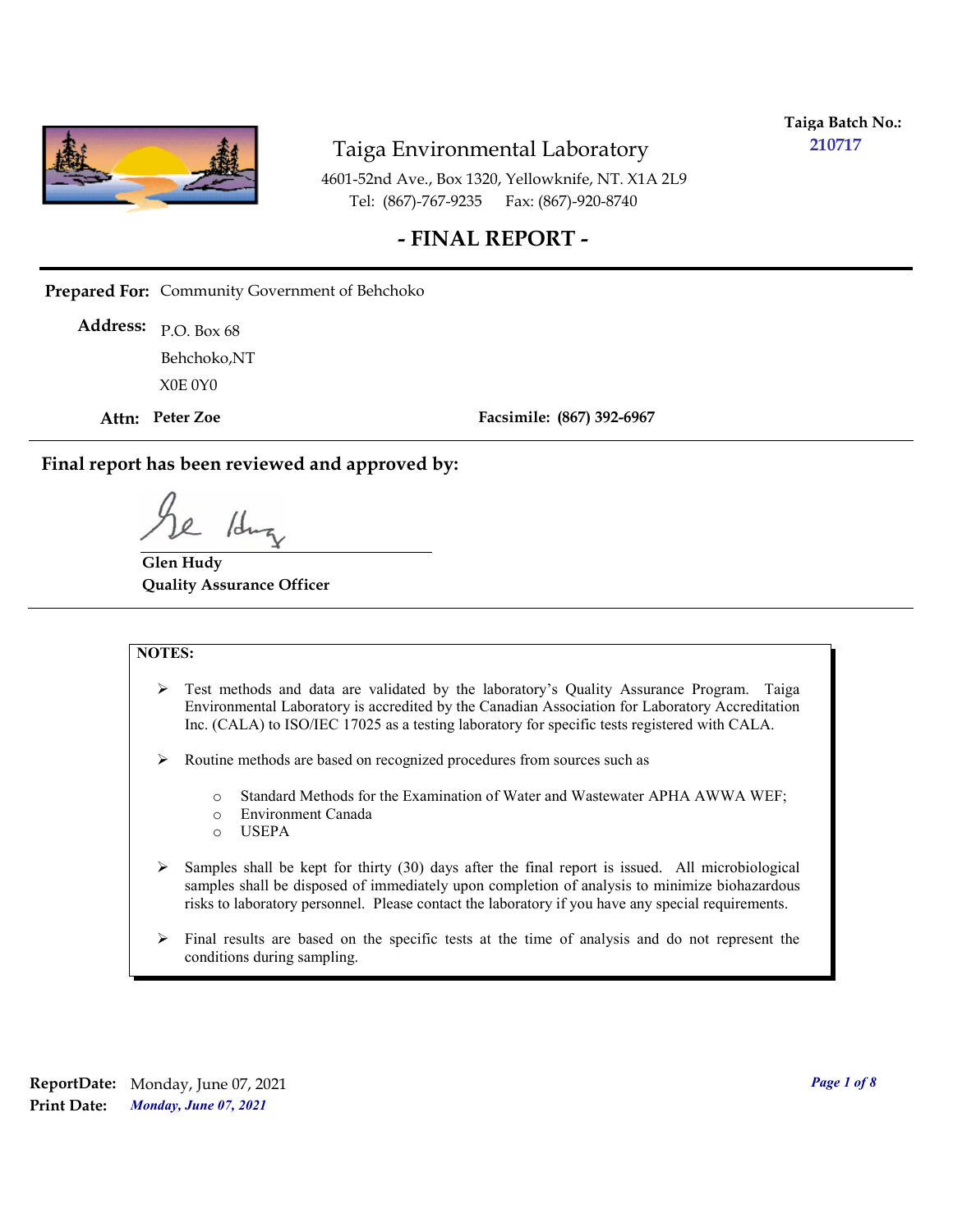

4601-52nd Ave., Box 1320, Yellowknife, NT. X1A 2L9 Tel: (867)-767-9235 Fax: (867)-920-8740

**Taiga Batch No.: 210717**

## **- CERTIFICATE OF ANALYSIS -**

#### Client Sample ID: E2 Taiga Sample ID: 001

| Client Project: W2014L3-0002    |                                 |
|---------------------------------|---------------------------------|
| Sample Type: Water              |                                 |
| Received Date: 31-May-21        |                                 |
| <b>Sampling Date: 31-May-21</b> |                                 |
| <b>Sampling Time:</b>           |                                 |
|                                 | <b>Location:</b> Edzo SNP Sites |
| <b>Report Status:</b>           | Final                           |

| <b>Test Parameter</b>         | <b>Result</b> | Detection<br>Limit | Units      | Analysis<br>Date | Analytical<br>Method* | Qualifer |
|-------------------------------|---------------|--------------------|------------|------------------|-----------------------|----------|
| <b>Inorganics - Nutrients</b> |               |                    |            |                  |                       |          |
| Ammonia as Nitrogen           | 17.7          | 0.005              | mg/L       | 02-Jun-21        | SM4500-NH3:G          |          |
| Biochemical Oxygen Demand     | 85            | $\overline{2}$     | mg/L       | 02-Jun-21        | SM5210:B              |          |
| <b>CBOD</b>                   | 81            | $\overline{2}$     | mg/L       | 02-Jun-21        | SM5210:B              |          |
| Nitrogen, Dissolved           | 19.4          | 0.06               | mg/L       | 03-Jun-21        | ISO/TR 11905:1997(E)  |          |
| Nitrogen, Total               | 25.0          | 0.06               | mg/L       | 03-Jun-21        | ISO/TR 11905:1997(E)  |          |
| Ortho-Phosphate as Phosphorus | 0.097         | 0.002              | mg/L       | 03-Jun-21        | SM4500-P:D            |          |
| Phosphorous, Dissolved        | 0.122         | 0.002              | mg/L       | 03-Jun-21        | SM4500-P:D            |          |
| Phosphorous, Total            | 2.48          | 0.002              | mg/L       | 03-Jun-21        | SM4500-P:D            |          |
| <b>Inorganics - Physicals</b> |               |                    |            |                  |                       |          |
| Conductivity, Specific (@25C) | 525           | $0.4\,$            | $\mu$ S/cm | 31-May-21        | SM2510:B              |          |
| pH                            | 7.01          |                    | pH units   | 31-May-21        | SM4500-H:B            |          |
| Solids, Total Dissolved       | 256           | 10                 | mg/L       | 02-Jun-21        | SM2540:C              |          |
| Solids, Total Suspended       | 200           | 3                  | mg/L       | 02-Jun-21        | SM2540:D              |          |
| <b>Major Ions</b>             |               |                    |            |                  |                       |          |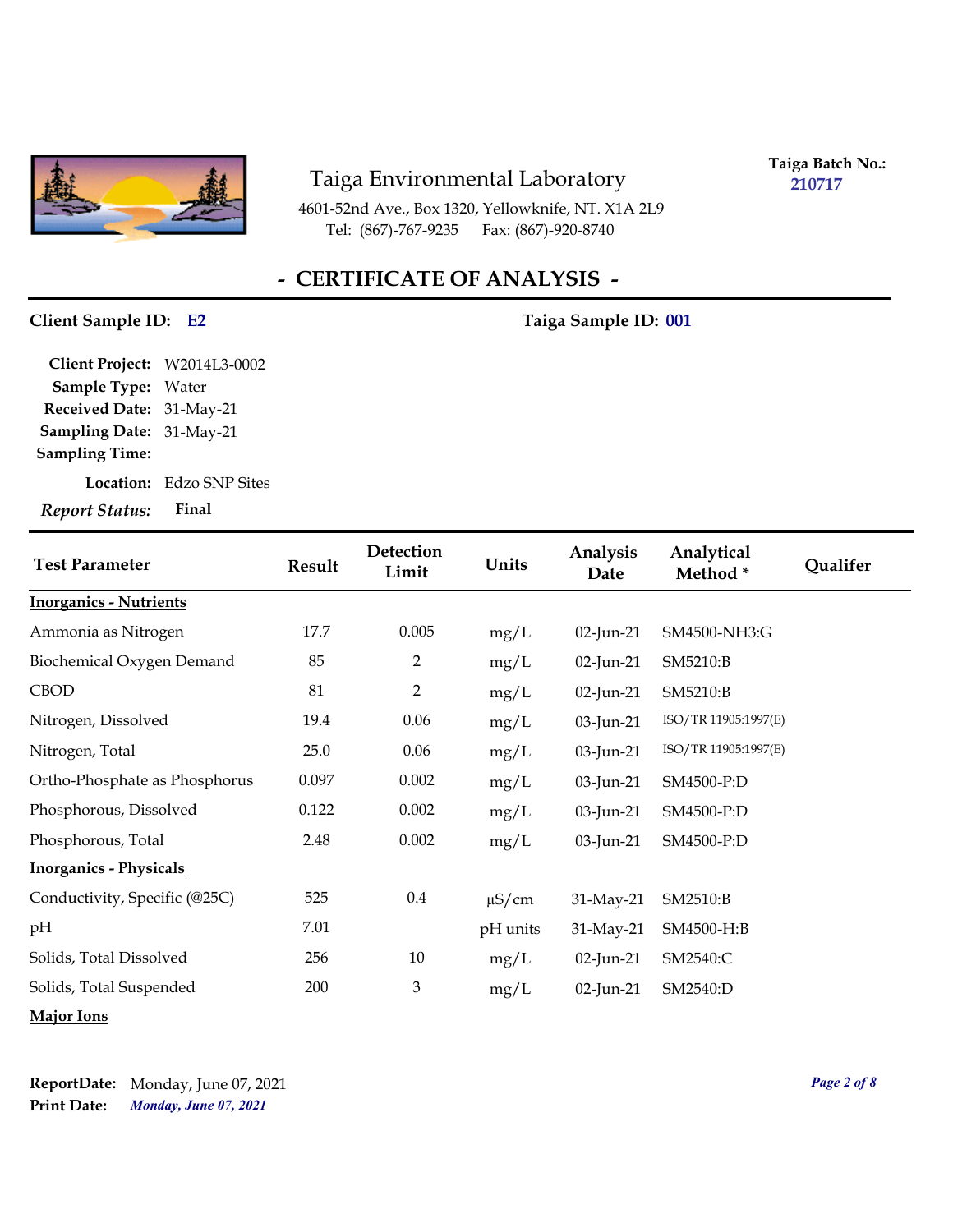

**Taiga Batch No.: 210717**

4601-52nd Ave., Box 1320, Yellowknife, NT. X1A 2L9 Tel: (867)-767-9235 Fax: (867)-920-8740

### **- CERTIFICATE OF ANALYSIS -**

| Client Sample ID: E2 |      |      |              |                                                                                           |
|----------------------|------|------|--------------|-------------------------------------------------------------------------------------------|
| 0.22                 | 0.01 | mg/L | $31$ -May-21 | SM4110:B                                                                                  |
|                      |      |      |              |                                                                                           |
| 8000                 | 1000 |      |              | SM9222:D                                                                                  |
| 101000               | 100  |      |              | SM9223:B                                                                                  |
| 57500                | 100  |      |              | SM9223:B                                                                                  |
|                      |      |      |              | Taiga Sample ID: 001<br>CFU/100mL 31-May-21<br>MPN/100ml 31-May-21<br>MPN/100ml 31-May-21 |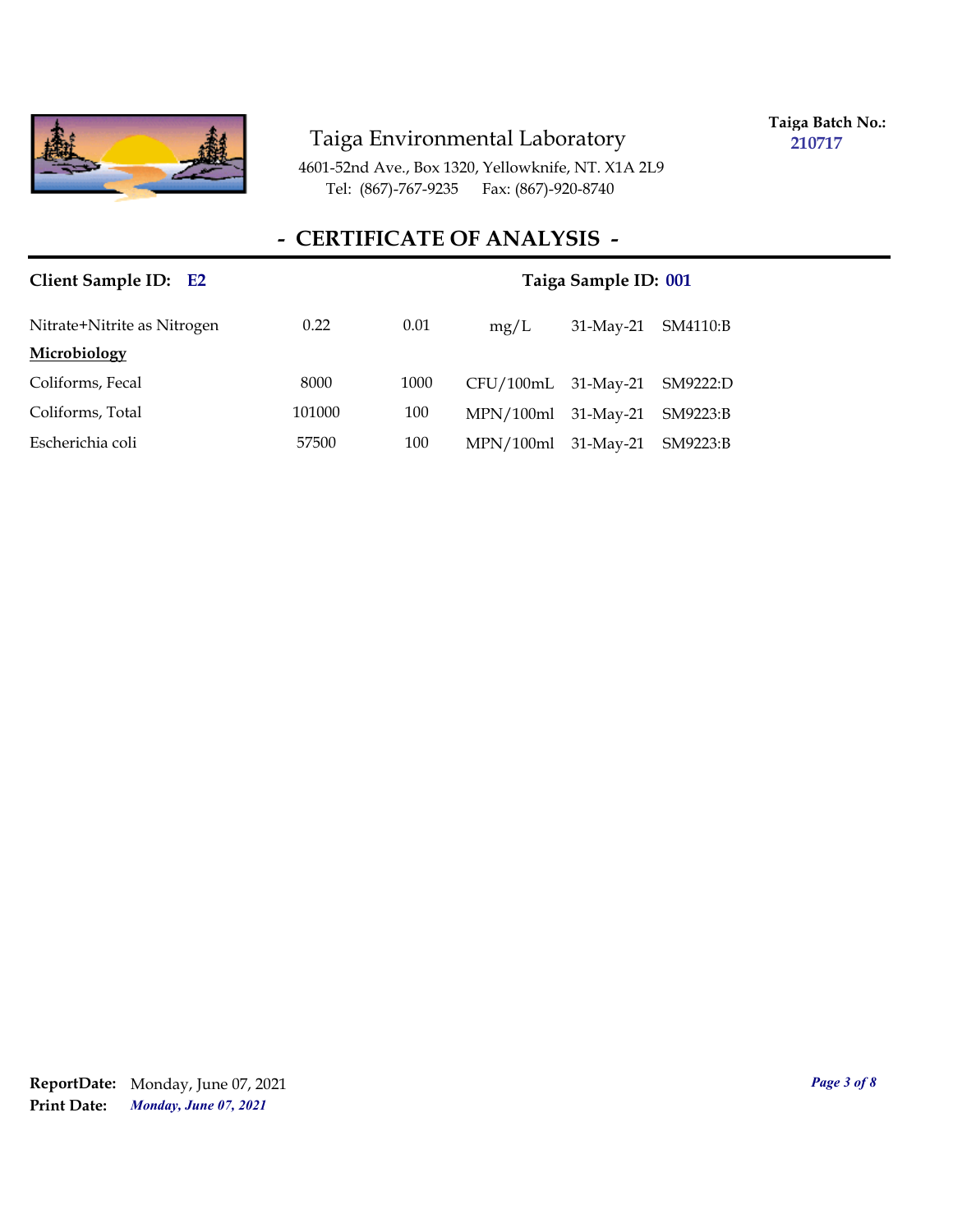

**Taiga Batch No.: 210717**

4601-52nd Ave., Box 1320, Yellowknife, NT. X1A 2L9 Tel: (867)-767-9235 Fax: (867)-920-8740

#### **- CERTIFICATE OF ANALYSIS -**

#### **Client Sample ID: Taiga Sample ID: E3 002**

**Sampling Date:** 31-May-21 **Received Date:** 31-May-21 **Client Project:** W2014L3-0002 **Sample Type:** Water **Sampling Time:**

**Location:** Edzo SNP Sites

*Report Status:* **Final**

| <b>Test Parameter</b>         | <b>Result</b> | Detection<br>Limit | Units      | Analysis<br>Date | Analytical<br>Method* | Qualifer |
|-------------------------------|---------------|--------------------|------------|------------------|-----------------------|----------|
| <b>Inorganics - Nutrients</b> |               |                    |            |                  |                       |          |
| Ammonia as Nitrogen           | 17.7          | 0.005              | mg/L       | 02-Jun-21        | SM4500-NH3:G          |          |
| Biochemical Oxygen Demand     | 31            | 2                  | mg/L       | 02-Jun-21        | SM5210:B              |          |
| <b>CBOD</b>                   | 32            | $\overline{2}$     | mg/L       | 02-Jun-21        | SM5210:B              |          |
| Nitrogen, Dissolved           | 23.0          | 0.06               | mg/L       | 03-Jun-21        | ISO/TR 11905:1997(E)  |          |
| Nitrogen, Total               | 28.6          | 0.06               | mg/L       | 03-Jun-21        | ISO/TR 11905:1997(E)  |          |
| Ortho-Phosphate as Phosphorus | 0.230         | 0.002              | mg/L       | 03-Jun-21        | SM4500-P:D            |          |
| Phosphorous, Dissolved        | 0.273         | 0.002              | mg/L       | 03-Jun-21        | SM4500-P:D            |          |
| Phosphorous, Total            | 1.52          | 0.002              | mg/L       | 03-Jun-21        | SM4500-P:D            |          |
| <b>Inorganics - Physicals</b> |               |                    |            |                  |                       |          |
| Conductivity, Specific (@25C) | 550           | $0.4\,$            | $\mu$ S/cm | 31-May-21        | SM2510:B              |          |
| pН                            | 7.46          |                    | pH units   | 31-May-21        | SM4500-H:B            |          |
| Solids, Total Dissolved       | 282           | $10\,$             | mg/L       | 02-Jun-21        | SM2540:C              |          |
| Solids, Total Suspended       | 46            | $\mathfrak{Z}$     | mg/L       | 02-Jun-21        | SM2540:D              |          |
| Major Ions                    |               |                    |            |                  |                       |          |
| Nitrate+Nitrite as Nitrogen   | 0.39          | 0.01               | mg/L       | 31-May-21        | SM4110:B              |          |
| Microbiology                  |               |                    |            |                  |                       |          |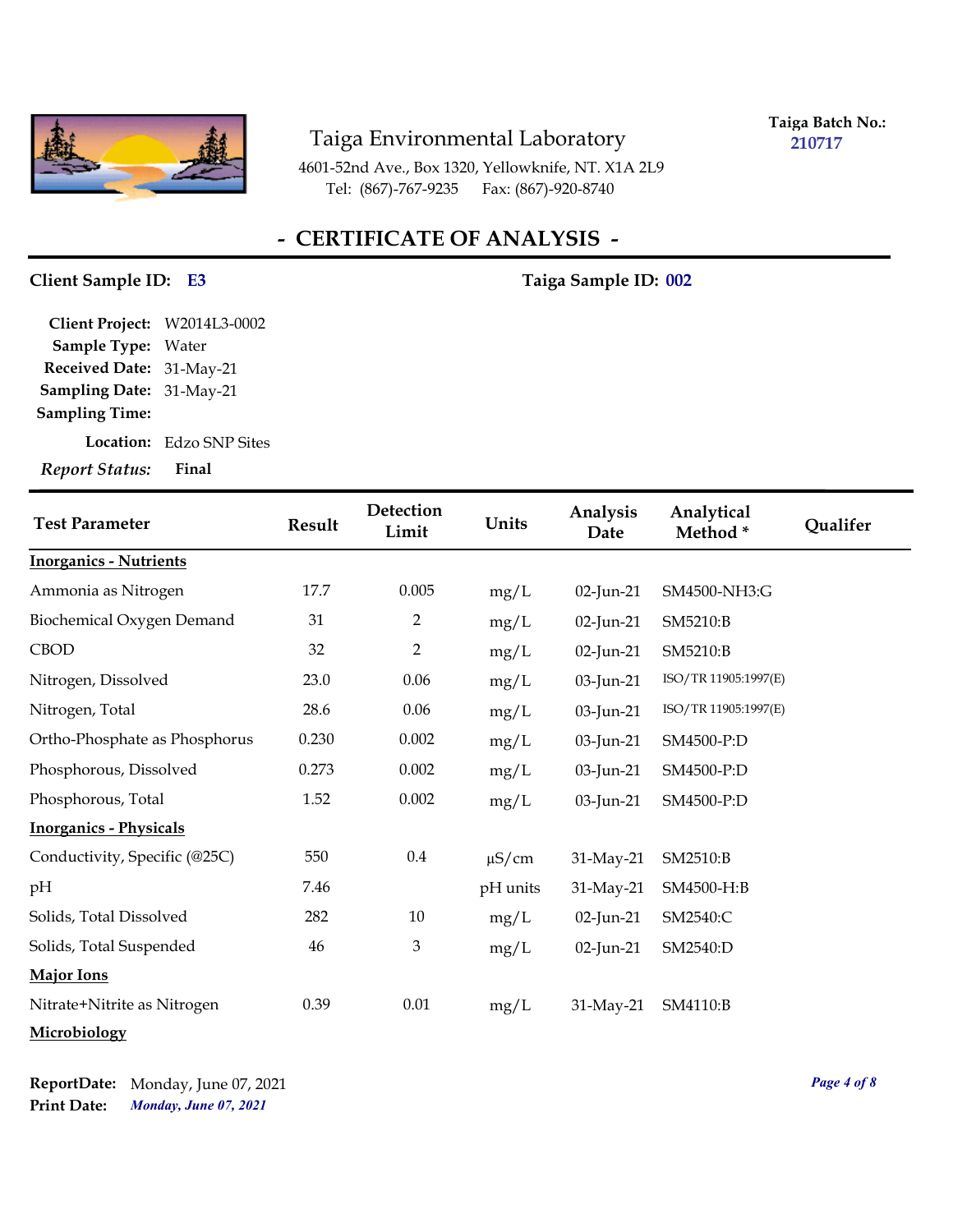

**Taiga Batch No.: 210717**

4601-52nd Ave., Box 1320, Yellowknife, NT. X1A 2L9 Tel: (867)-767-9235 Fax: (867)-920-8740

#### **- CERTIFICATE OF ANALYSIS -**

# **Client Sample ID: Taiga Sample ID: E3 002** Coliforms, Fecal 58000 1000 CFU/100mL 31-May-21 SM9222:D Coliforms, Total 101000 100 MPN/100ml 31-May-21 SM9223:B Escherichia coli 96100 100 MPN/100ml 31-May-21 SM9223:B

*Monday, June 07, 2021* **Print Date: ReportDate:** Monday, June 07, 2021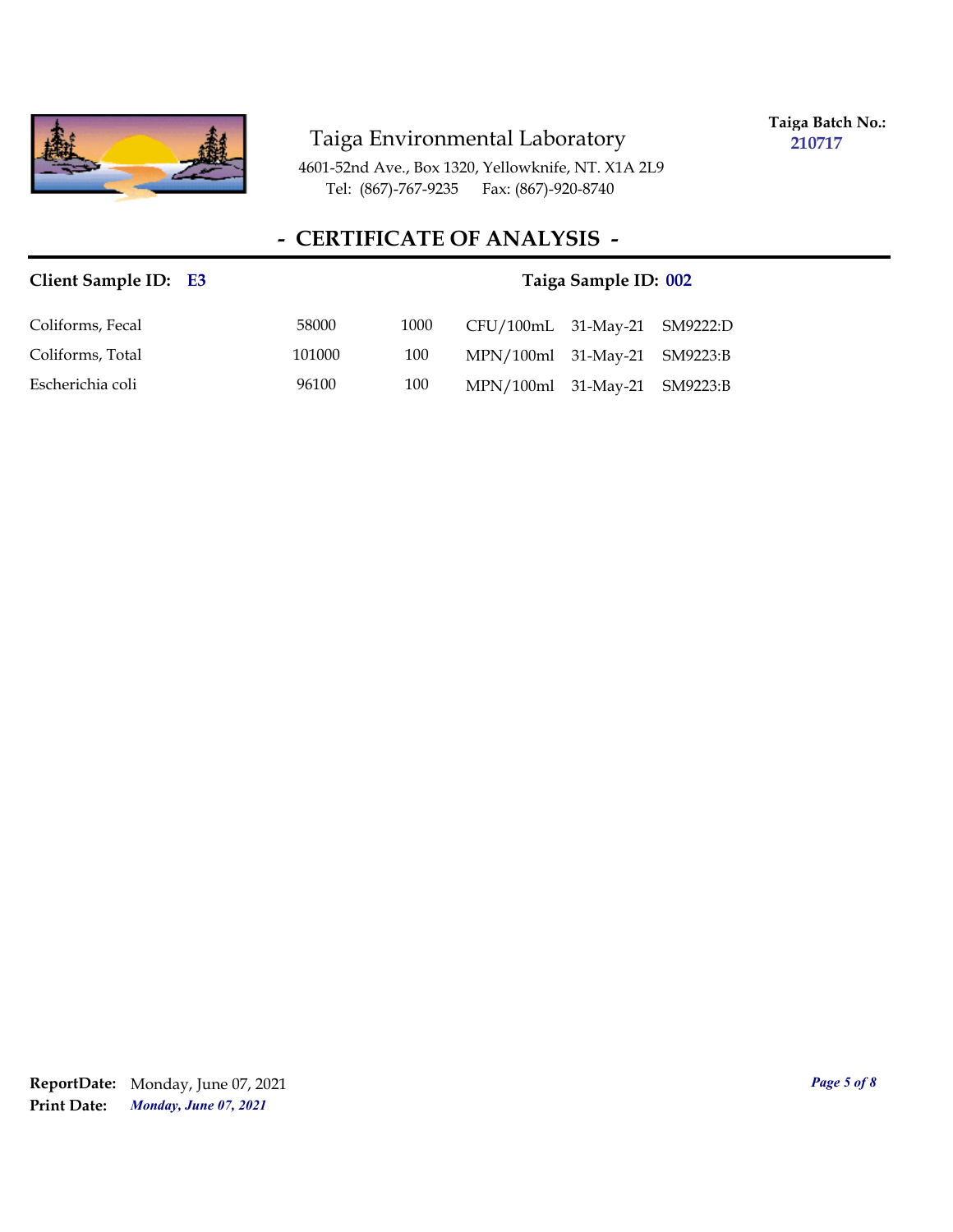

**Taiga Batch No.: 210717**

4601-52nd Ave., Box 1320, Yellowknife, NT. X1A 2L9 Tel: (867)-767-9235 Fax: (867)-920-8740

#### **- CERTIFICATE OF ANALYSIS -**

#### **Client Sample ID: Taiga Sample ID: E4 003**

**Sampling Date:** 31-May-21 **Received Date:** 31-May-21 **Client Project:** W2014L3-0002 **Sample Type:** Water **Sampling Time:**

**Location:** Edzo SNP Sites

*Report Status:* **Final**

| <b>Test Parameter</b>         | Result | Detection<br>Limit | Units      | Analysis<br>Date | Analytical<br>Method* | Qualifer |
|-------------------------------|--------|--------------------|------------|------------------|-----------------------|----------|
| <b>Inorganics - Nutrients</b> |        |                    |            |                  |                       |          |
| Ammonia as Nitrogen           | 2.46   | 0.005              | mg/L       | 02-Jun-21        | SM4500-NH3:G          |          |
| Biochemical Oxygen Demand     | 11     | $\overline{2}$     | mg/L       | 02-Jun-21        | SM5210:B              |          |
| <b>CBOD</b>                   | 7      | $\overline{2}$     | mg/L       | 02-Jun-21        | SM5210:B              |          |
| Nitrogen, Dissolved           | 4.45   | 0.06               | mg/L       | 03-Jun-21        | ISO/TR 11905:1997(E)  |          |
| Nitrogen, Total               | 5.16   | 0.06               | mg/L       | 03-Jun-21        | ISO/TR 11905:1997(E)  |          |
| Ortho-Phosphate as Phosphorus | 0.288  | 0.002              | mg/L       | 03-Jun-21        | SM4500-P:D            |          |
| Phosphorous, Dissolved        | 0.321  | 0.002              | mg/L       | 03-Jun-21        | SM4500-P:D            |          |
| Phosphorous, Total            | 0.463  | 0.002              | mg/L       | 03-Jun-21        | SM4500-P:D            |          |
| <b>Inorganics - Physicals</b> |        |                    |            |                  |                       |          |
| Conductivity, Specific (@25C) | 233    | $0.4\,$            | $\mu$ S/cm | 31-May-21        | SM2510:B              |          |
| pН                            | 6.88   |                    | pH units   | 31-May-21        | SM4500-H:B            |          |
| Solids, Total Dissolved       | 174    | 10                 | mg/L       | 02-Jun-21        | SM2540:C              |          |
| Solids, Total Suspended       | 48     | $\mathfrak{Z}$     | mg/L       | 02-Jun-21        | SM2540:D              |          |
| <b>Major Ions</b>             |        |                    |            |                  |                       |          |
| Nitrate+Nitrite as Nitrogen   | 0.05   | 0.01               | mg/L       | 31-May-21        | SM4110:B              |          |
| Microbiology                  |        |                    |            |                  |                       |          |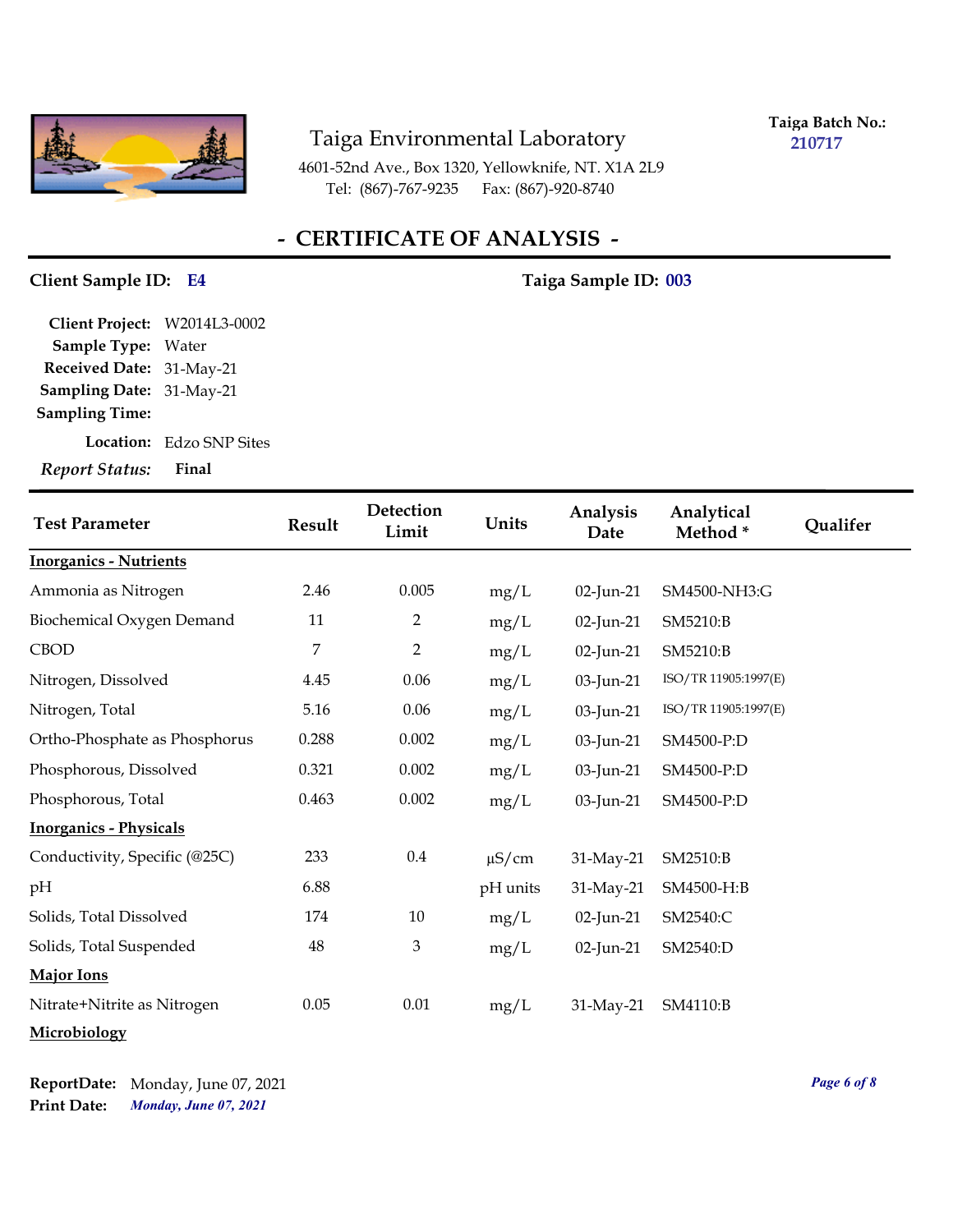

**Taiga Batch No.: 210717**

4601-52nd Ave., Box 1320, Yellowknife, NT. X1A 2L9 Tel: (867)-767-9235 Fax: (867)-920-8740

## **- CERTIFICATE OF ANALYSIS -**

| Client Sample ID: E4 |      | Taiga Sample ID: 003 |                              |  |  |
|----------------------|------|----------------------|------------------------------|--|--|
| Coliforms, Fecal     | 230  | 10                   | CFU/100mL 31-May-21 SM9222:D |  |  |
| Coliforms, Total     | 5200 | 1000                 | MPN/100ml 31-May-21 SM9223:B |  |  |
| Escherichia coli     | 3000 | 1000                 | MPN/100ml 31-May-21 SM9223:B |  |  |

*Monday, June 07, 2021* **Print Date: ReportDate:** Monday, June 07, 2021